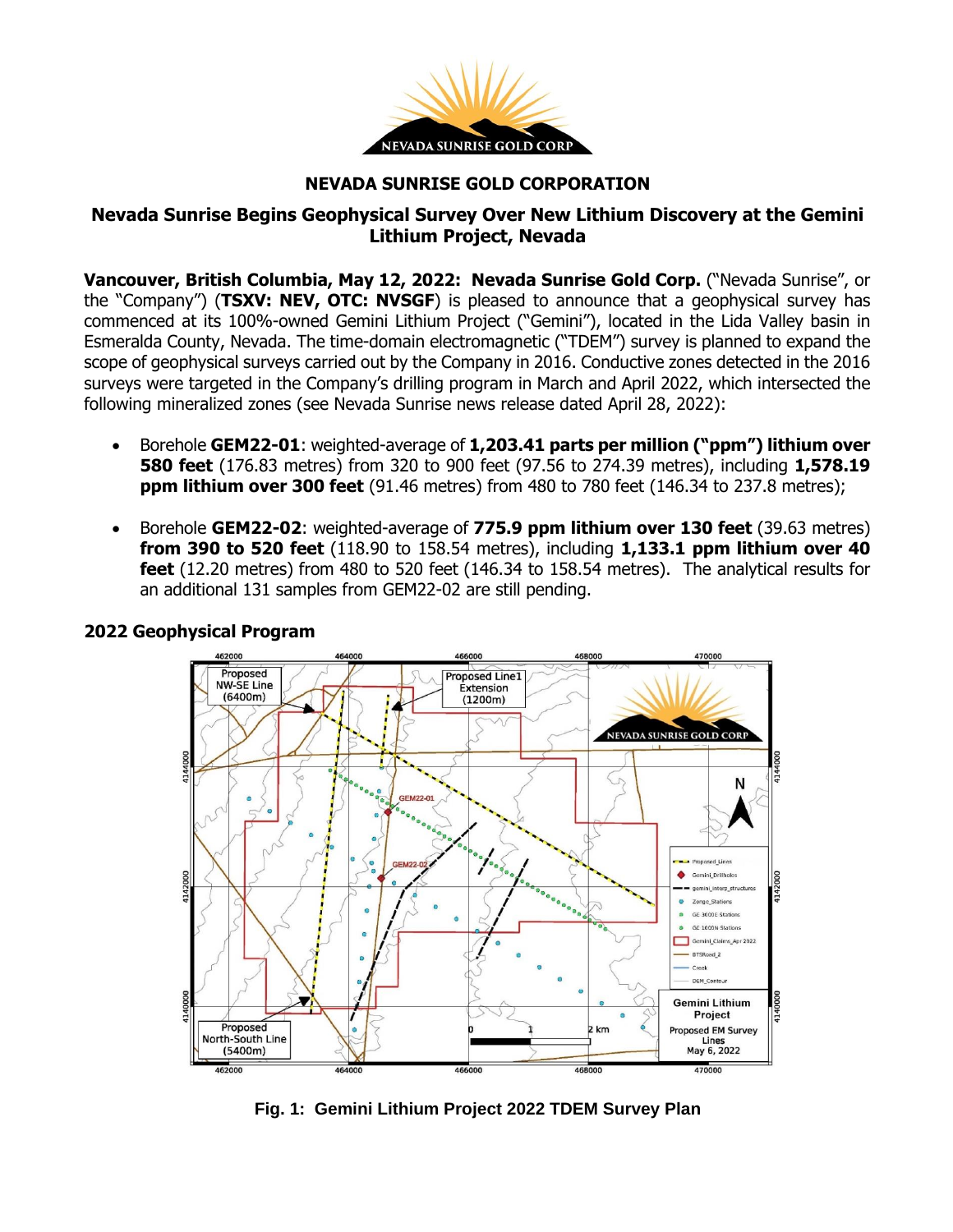The 2022 surveys are designed to outline the possible lateral extent of the conductive, lithium-bearing clay layers within a historical gravity low that were intersected in drillholes GEM22-01 and GEM22-02. A total of 13.0 line kilometres are planned in three new survey lines as shown in Figure 1.

The TDEM moving loop survey will employ 400 metre by 400 metre loops to collect data along new survey lines parallel to the 2016 survey lines, which had detected a highly-conductive layer (see Figure 2 below). At present, the northern and western limits of the conductive clay layer at Gemini are not well-defined and the 2022 survey results are anticipated to add to the Company's geological knowledge of the conductive zones. Results from the TDEM survey are expected during May 2022 and based on those results, Nevada Sunrise plans to submit an amended drilling plan to the Bureau of Land Management ("BLM") for the permitting of new drill targets at Gemini.



**Fig. 2: Gemini Lithium Project Conductive Zone with 2022 Drillholes and Lithium Values**

# **About Gemini**

Gemini consists of 407 unpatented placer and lode claims located in the western Lida Valley, Esmeralda County, approximately 6 miles (10 kilometres) east of the town of Lida, Nevada. Nevada Sunrise expanded the size of the Project by staking 80 additional unpatented placer claims and 288 new unpatented lode claims in the spring of 2022. Gemini is situated adjacent to the Gold Point Solar Energy Zone, a BLM land reserve set aside for solar and wind power generation projects until 2033. Drill pads and access roads are in place at Gemini with an active drilling permit.

The Lida Valley is a flat, arid basin with a similar geological setting to the better-known Clayton Valley basin where Albermarle Corporation operates the Silver Peak lithium brine mine, which has operated continuously since 1966. Exploration at Gemini is complemented by the Company's 80.09 acre/feet/year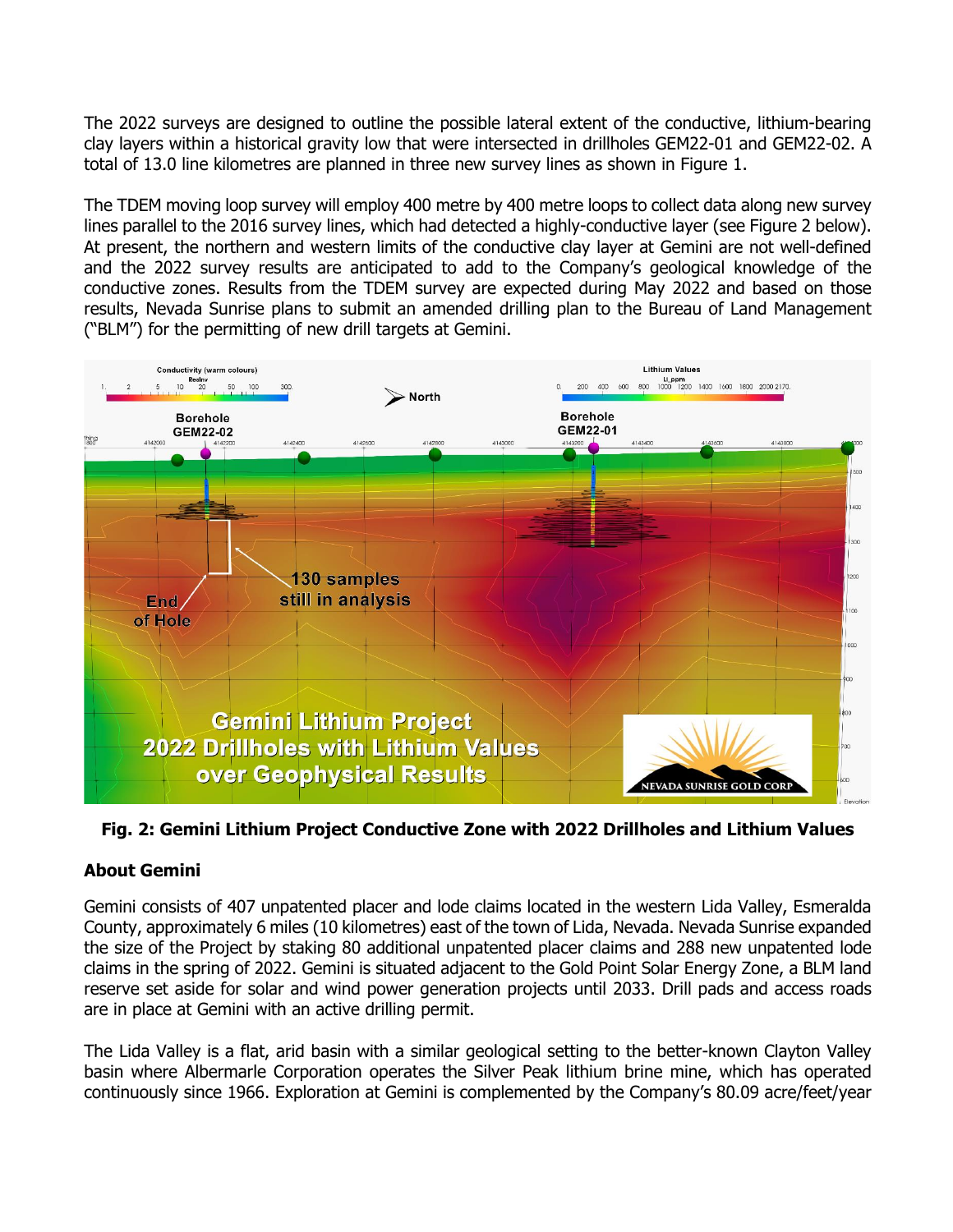water right, a pre-requisite for the exploration and development of lithium brine projects in Nevada. Under the laws of Nevada, water cannot be pumped from a subterranean source without a valid water permit.

Nevada Sunrise drilled two reverse circulation ("RC") boreholes for a total of 2,020 feet (615.85 metres) in its maiden drilling program at Gemini in March and April 2022. The initial results represent a new discovery of lithium-bearing sediments in the western Lida Valley, which has not been historically drill tested for lithium mineralization. The initial analytical results from boreholes GEM22-01 and GEM22-02 suggest that the lithium-bearing clay layers at Gemini may be widespread. Additional drilling is planned following receipt of an amendment to the current BLM drilling permit, which will be required to cover the Company's newly-expanded land position.

For further information on Gemini, including location maps and photos **click [here](https://www.nevadasunrise.ca/projects/nevadalithium/)**

# **Sampling and Analytical QA/QC and Statement of Qualified Person**

The results of geochemical analysis on sediment samples described in this news release were shipped in March and April 2022 to American Assay Laboratories and ALS Group USA ("ALS") and were analyzed utilizing a multi-element ICP-MS method. Specifically, the analytical method involves aqua regia digestion of the sample followed by the inductively coupled plasma (ICP) technique to ionize the sample, and spectrometry to determine elemental concentrations. Duplicates, field blanks, and certified reference standards were inserted at regular intervals in the sample stream to ensure accuracy of the analytical method.

The scientific and technical information contained in this news release has been reviewed and approved by Robert M. Allender, Jr., CPG, RG, SME and a Qualified Person for Nevada Sunrise as defined in National Instrument 43-101 – Standards of Disclosure for Mineral Projects.

## **About Nevada Sunrise**

Nevada Sunrise is a junior mineral exploration company with a strong technical team based in Vancouver, BC, Canada, that holds interests in gold, copper, cobalt and lithium exploration projects located in the State of Nevada, USA.

The Company's key gold asset is a 20.01% interest at the Kinsley Mountain Gold Project ("Kinsley Mountain") near Wendover, NV. Kinsley Mountain is a joint venture with Copaur Minerals Inc. ("Copaur", TSXV:CPAU), following the completion of a plan of arrangement between Copaur and the Company's former joint venture partner, New Placer Dome Gold Corp. Kinsley Mountain is a Carlin-style gold project hosting a National Instrument 43-101 compliant gold resource consisting of **418,000 indicated ounces of gold grading 2.63 g/t Au (4.95 million tonnes), and 117,000 inferred ounces of gold averaging 1.51 g/t Au (2.44 million tonnes), at cut-off grades ranging from 0.2 to 2.0 g/t Au <sup>1</sup> .**

<sup>1</sup> Technical Report on the Kinsley Project, Elko County, Nevada, U.S.A., dated June 21, 2021 with an effective date of May 5, 2021 and prepared by Michael M. Gustin, Ph.D., and Gary L. Simmons, MMSA and filed under New *Placer Dome Gold Corp.'s Issuer Profile on SEDAR [\(www.sedar.com\)](https://c212.net/c/link/?t=0&l=en&o=3232825-1&h=4288497972&u=http%3A%2F%2Fwww.sedar.com%2F&a=www.sedar.com).*

Nevada Sunrise has right to earn a 100% interest in the Coronado VMS Project, located approximately 48 kilometers (30 miles) southeast of Winnemucca, NV. The Company owns a 15% interest in the historic Lovelock Cobalt Mine and the Treasure Box copper properties, each located approximately 150 kilometers (100 miles) east of Reno, NV, with Global Energy Metals Corp. (TSXV: GEMC) holding an 85% participating interest.